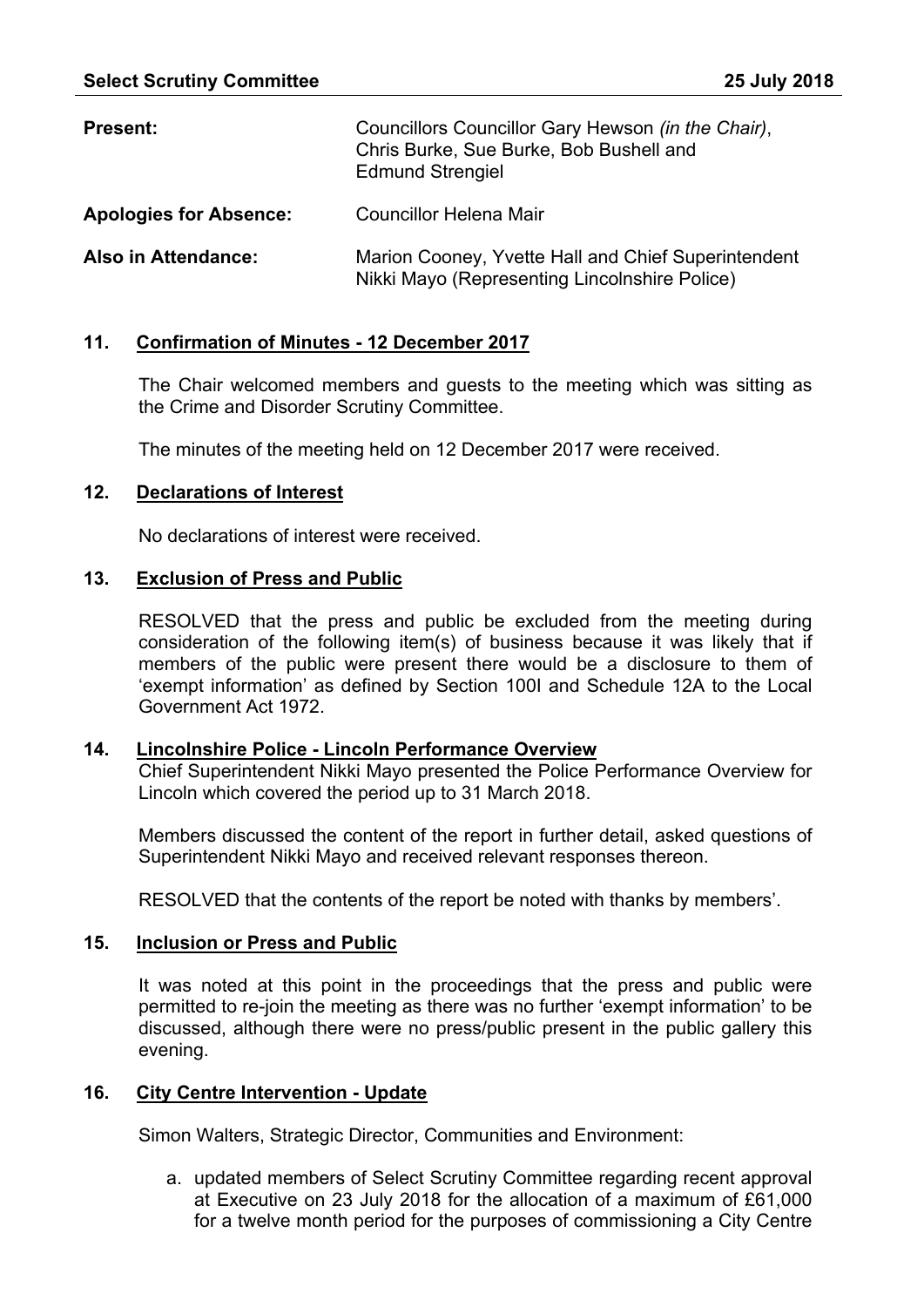Intervention Team to build on the co-location of the Public Protection and Anti-Social Behaviour Team and City Centre Policing Team within City Hall

- b. reported on evidence which showed that incidents of anti-social behaviour related to addiction to drug and/or alcohol were increasing in the city centre area, a City-Wide Strategy Group had defined a framework for intervention designed to offer support to those in need, based on the creation of a multi-partner team specifically to tackle the issues identified
- c. praised all partners involved working together to reach this stage of the project
- d. reported that the team would include an outreach worker and administrative officer, together with the inclusion of a project commissioned from the third sector to build up a clear picture of the issues facing those people presenting in the city centre with an objective of providing evidence to secure long term funding
- e. highlighted the overall vision that there would be 'no incidence of begging, rough sleeping, illegal drug taking or drunken behaviour in the Public Space Protection Order Area or its adjacent areas'
- f. detailed the three strands of action developed for the multi-disciplinary team outlined at paragraph 4.1-4.2 of the report to Executive, attached to tonight's agenda documents
- g. advised that it would have been ideal to have included an additional mental health outreach worker, however, this was looking unlikely in the short-term
- h. reported on the aim to offer help and support in the first instance, followed by enforcement action if appropriate
- i. invited members' comments on the content of the report.

Members asked:

- Would people released from Lincoln Prison be offered help to avoid them getting stuck in the city?
- Officer Response: The Housing Solutions Officer would engage with local prisons/hospitals to make clear referrals for those people without local connections. This would hopefully help to stem the flow of demand into the city.
- There was a lack of support for vulnerable people in Gainsborough with limited resources available in that area. Was there any other available solution?
- Officer Response: These problems needed support to try to help sort them across the county. However, we could not allow problems elsewhere to be imported into the city and hence swamp local support services. Work would take place within other districts to ensure issues were addressed within their own districts and not exported to Lincoln
- People should be prepared for release from prison and not just be put out onto the streets.
- Officer Response: There were specialist support workers within prisons and hospitals in the county. The Rough Sleeping grant from Government